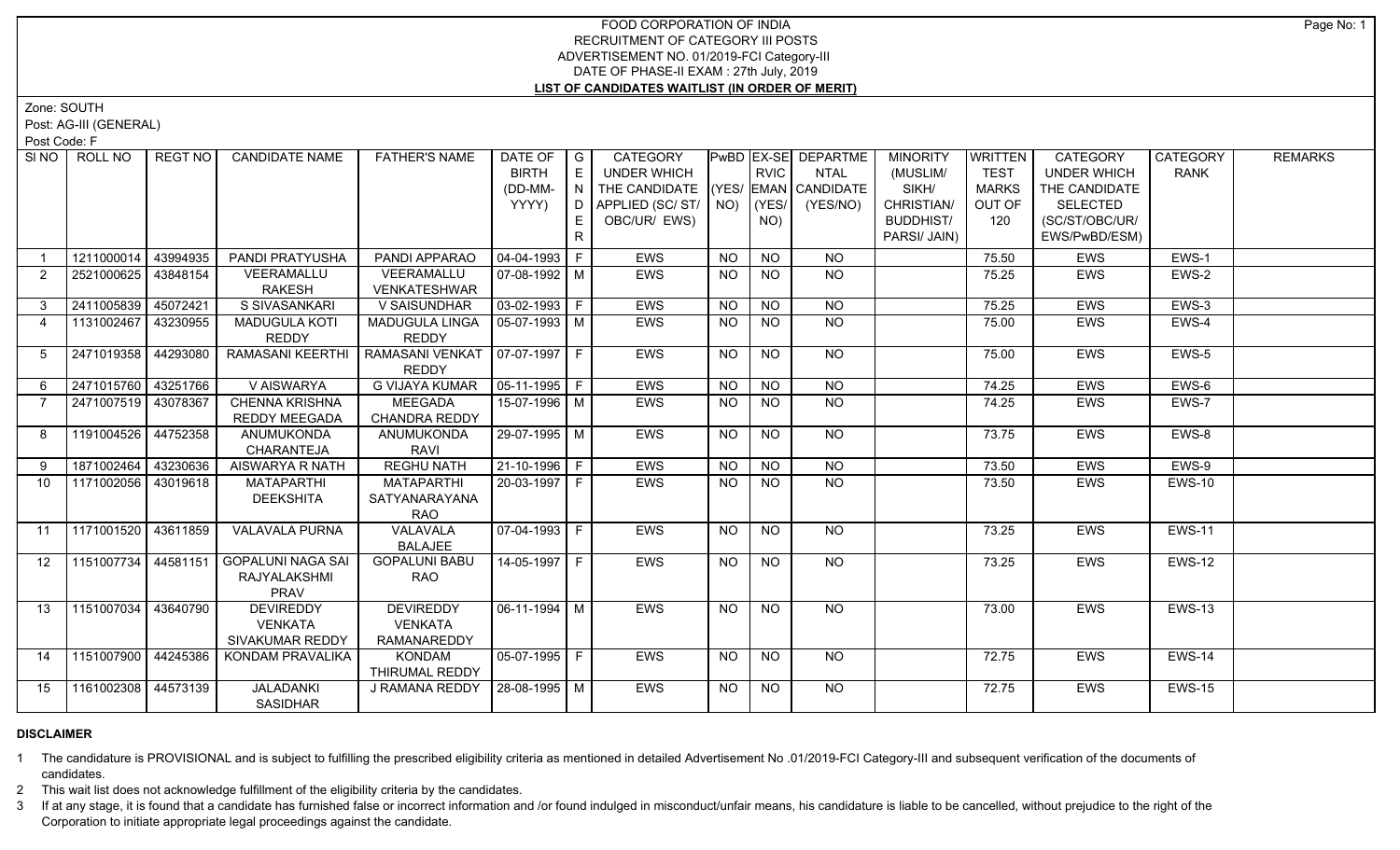## FOOD CORPORATION OF INDIA RECRUITMENT OF CATEGORY III POSTS ADVERTISEMENT NO. 01/2019-FCI Category-III DATE OF PHASE-II EXAM : 27th July, 2019 **LIST OF CANDIDATES WAITLIST (IN ORDER OF MERIT)**

Zone: SOUTH

Post: AG-III (GENERAL)

Post Code: F

| SI NO    | ROLL NO             | <b>REGT NO</b> | <b>CANDIDATE NAME</b>       | <b>FATHER'S NAME</b>           | DATE OF                | $\overline{\phantom{a}}$ G | CATEGORY                           |                |                  | PwBD EX-SE DEPARTME | <b>MINORITY</b>  | WRITTEN      | CATEGORY           | <b>CATEGORY</b> | <b>REMARKS</b> |
|----------|---------------------|----------------|-----------------------------|--------------------------------|------------------------|----------------------------|------------------------------------|----------------|------------------|---------------------|------------------|--------------|--------------------|-----------------|----------------|
|          |                     |                |                             |                                | <b>BIRTH</b>           | E.                         | UNDER WHICH                        |                | <b>RVIC</b>      | NTAL                | (MUSLIM/         | <b>TEST</b>  | <b>UNDER WHICH</b> | RANK            |                |
|          |                     |                |                             |                                | (DD-MM-                | N                          | THE CANDIDATE (YES/ EMAN CANDIDATE |                |                  |                     | SIKH/            | <b>MARKS</b> | THE CANDIDATE      |                 |                |
|          |                     |                |                             |                                | YYYY)                  | D I                        | APPLIED (SC/ST/ NO)                |                | (YES/            | (YES/NO)            | CHRISTIAN/       | OUT OF       | <b>SELECTED</b>    |                 |                |
|          |                     |                |                             |                                |                        | E.                         | OBC/UR/ EWS)                       |                | NO)              |                     | <b>BUDDHIST/</b> | 120          | (SC/ST/OBC/UR/     |                 |                |
|          |                     |                |                             |                                |                        | R.                         |                                    |                |                  |                     | PARSI/ JAIN)     |              | EWS/PwBD/ESM)      |                 |                |
| 16       | 1191003216 44609845 |                | <b>ULLI VENKATA GOPI</b>    | <b>ULLI SAMBAIAH</b>           | 01-06-1994   M         |                            | <b>EWS</b>                         | NO.            | <b>NO</b>        | <b>NO</b>           |                  | 72.50        | <b>EWS</b>         | <b>EWS-16</b>   |                |
| 17       | 1221001601 44504441 |                | <b>VOONNA REVANTH</b>       | <b>VOONNA</b>                  | 15-08-1995 M           |                            | <b>EWS</b>                         | NO             | $N$ O            | $N$ <sup>O</sup>    |                  | 72.50        | <b>EWS</b>         | <b>EWS-17</b>   |                |
|          |                     |                |                             | <b>SESIBHUSHANA</b>            |                        |                            |                                    |                |                  |                     |                  |              |                    |                 |                |
|          |                     |                |                             | <b>RAO</b>                     |                        |                            |                                    |                |                  |                     |                  |              |                    |                 |                |
| 18       | 1191006338 43868286 |                | <b>KOTA YOGITHA SRI</b>     | <b>KOTA PRASAD</b>             | 30-06-1996 F           |                            | <b>EWS</b>                         | NO             | <b>NO</b>        | NO                  |                  | 72.50        | <b>EWS</b>         | <b>EWS-18</b>   |                |
|          |                     |                | SARANYA                     |                                |                        |                            |                                    |                |                  |                     |                  |              |                    |                 |                |
| 19       | 2471009212 43653507 |                | SANKARAMANCHI               | SANKARAMANCHI                  | 18-01-1992 M           |                            | <b>EWS</b>                         | NO             | $N$ O            | N <sub>O</sub>      |                  | 72.25        | <b>EWS</b>         | <b>EWS-19</b>   |                |
|          |                     |                | <b>DILIP SHANMUKA</b>       | <b>KRISHNA PRASAD</b>          |                        |                            |                                    |                |                  |                     |                  |              |                    |                 |                |
|          |                     |                | <b>HITLER</b>               |                                |                        |                            |                                    |                |                  |                     |                  |              |                    |                 |                |
| 20       | 1171001893 44725665 |                | <b>KANTE SATYA</b>          | <b>KANTE PRASADA</b>           | 05-04-1992   M         |                            | <b>EWS</b>                         | NO.            | <b>NO</b>        | NO                  |                  | 72.25        | <b>EWS</b>         | EWS-20          |                |
|          |                     |                | <b>RAMESH</b>               | <b>RAO</b>                     |                        |                            |                                    |                |                  |                     |                  |              |                    |                 |                |
| 21       | 1181000546 44142044 |                | <b>SYED SHUAIB</b>          | <b>SYED SHAFIULLA</b>          | 13-08-1994   M         |                            | <b>EWS</b>                         | NO.            | NO.              | NO.                 | <b>MUSLIM</b>    | 72.25        | <b>EWS</b>         | <b>EWS-21</b>   |                |
|          |                     |                | AHAMED                      |                                |                        |                            |                                    |                |                  |                     |                  |              |                    |                 |                |
| 22       | 1151003385 43501725 |                | SINGAMSETTY                 | SINGAMSETTY                    | $17-06-1995$ M         |                            | <b>EWS</b>                         | NO.            | NO.              | NO                  |                  | 72.25        | <b>EWS</b>         | <b>EWS-22</b>   |                |
|          |                     |                | <b>GIRISH KUMAR</b>         | CHALAPATHI RAO                 |                        |                            |                                    |                |                  |                     |                  |              |                    |                 |                |
| 23       | 1171001734 44080320 |                | RAVADA DEVATA               | <b>RAVADA</b>                  | 11-06-1997   M         |                            | <b>EWS</b>                         | <b>NO</b>      | NO.              | NO.                 |                  | 72.25        | <b>EWS</b>         | EWS-23          |                |
|          |                     |                | RAJASEKHARREDDY             | GOVINDAREDDY                   |                        |                            |                                    |                |                  |                     |                  |              |                    | <b>EWS-24</b>   |                |
| 24       | 1141002020 44381495 |                | <b>GEDDAM NAGESH</b>        | NAGESWARA RAO   25-06-1995   M |                        |                            | <b>EWS</b>                         | <b>NO</b>      | <b>NO</b>        | NO                  |                  | 72.00        | EWS                |                 |                |
|          | 2391002568          | 43079603       | <b>BABU</b><br>NAGAVINOTH N | <b>NAGARAJ</b>                 | $\boxed{03-07-1995}$ M |                            | EWS                                | <b>NO</b>      | <b>NO</b>        | NO                  |                  | 72.00        | <b>EWS</b>         | EWS-25          |                |
| 25<br>26 | 1171000220 44382289 |                | ADDAGALLA                   | ADDAGALLA                      | $31-07-1994$ M         |                            | <b>EWS</b>                         | NO.            | NO.              | N <sub>O</sub>      |                  | 71.75        | <b>EWS</b>         | <b>EWS-26</b>   |                |
|          |                     |                | <b>ASHOKRAJA</b>            | NAGAVENKATESW                  |                        |                            |                                    |                |                  |                     |                  |              |                    |                 |                |
|          |                     |                |                             | ARA RAO                        |                        |                            |                                    |                |                  |                     |                  |              |                    |                 |                |
| 27       | 1881003782          | 43424454       | <b>ASHA JAMES</b>           | <b>JAMES</b>                   | $\boxed{08-02-1995}$ F |                            | EWS                                | <b>NO</b>      | $N$ <sup>O</sup> | $\overline{NO}$     | <b>CHRISTIAN</b> | 71.25        | <b>EWS</b>         | <b>EWS-27</b>   |                |
| 28       | 1131003126 44824400 |                | <b>THATHA VENKATA</b>       | <b>THATHA</b>                  | $24 - 08 - 1995$ M     |                            | <b>EWS</b>                         | N <sub>O</sub> | $N$ <sup>O</sup> | $\overline{NO}$     |                  | 71.25        | <b>EWS</b>         | <b>EWS-28</b>   |                |
|          |                     |                | <b>SIVA SAI PRASAD</b>      | SATYANARAYANA                  |                        |                            |                                    |                |                  |                     |                  |              |                    |                 |                |
| 29       | 1191008386 44393317 |                | SATTI SUNEETHA              | <b>SATTI</b>                   | $26 - 02 - 1997$ F     |                            | <b>EWS</b>                         | <b>NO</b>      | <b>NO</b>        | $N$ O               |                  | 71.25        | <b>EWS</b>         | <b>EWS-29</b>   |                |
|          |                     |                |                             | SATYANARAYANA                  |                        |                            |                                    |                |                  |                     |                  |              |                    |                 |                |
|          |                     |                |                             | <b>REDDY</b>                   |                        |                            |                                    |                |                  |                     |                  |              |                    |                 |                |
|          |                     |                |                             |                                |                        |                            |                                    |                |                  |                     |                  |              |                    |                 |                |

# **DISCLAIMER**

1 The candidature is PROVISIONAL and is subject to fulfilling the prescribed eligibility criteria as mentioned in detailed Advertisement No .01/2019-FCI Category-III and subsequent verification of the documents of candidates.

2 This wait list does not acknowledge fulfillment of the eligibility criteria by the candidates.

3 If at any stage, it is found that a candidate has furnished false or incorrect information and /or found indulged in misconduct/unfair means, his candidature is liable to be cancelled, without prejudice to the right of t Corporation to initiate appropriate legal proceedings against the candidate.

Page No: 2